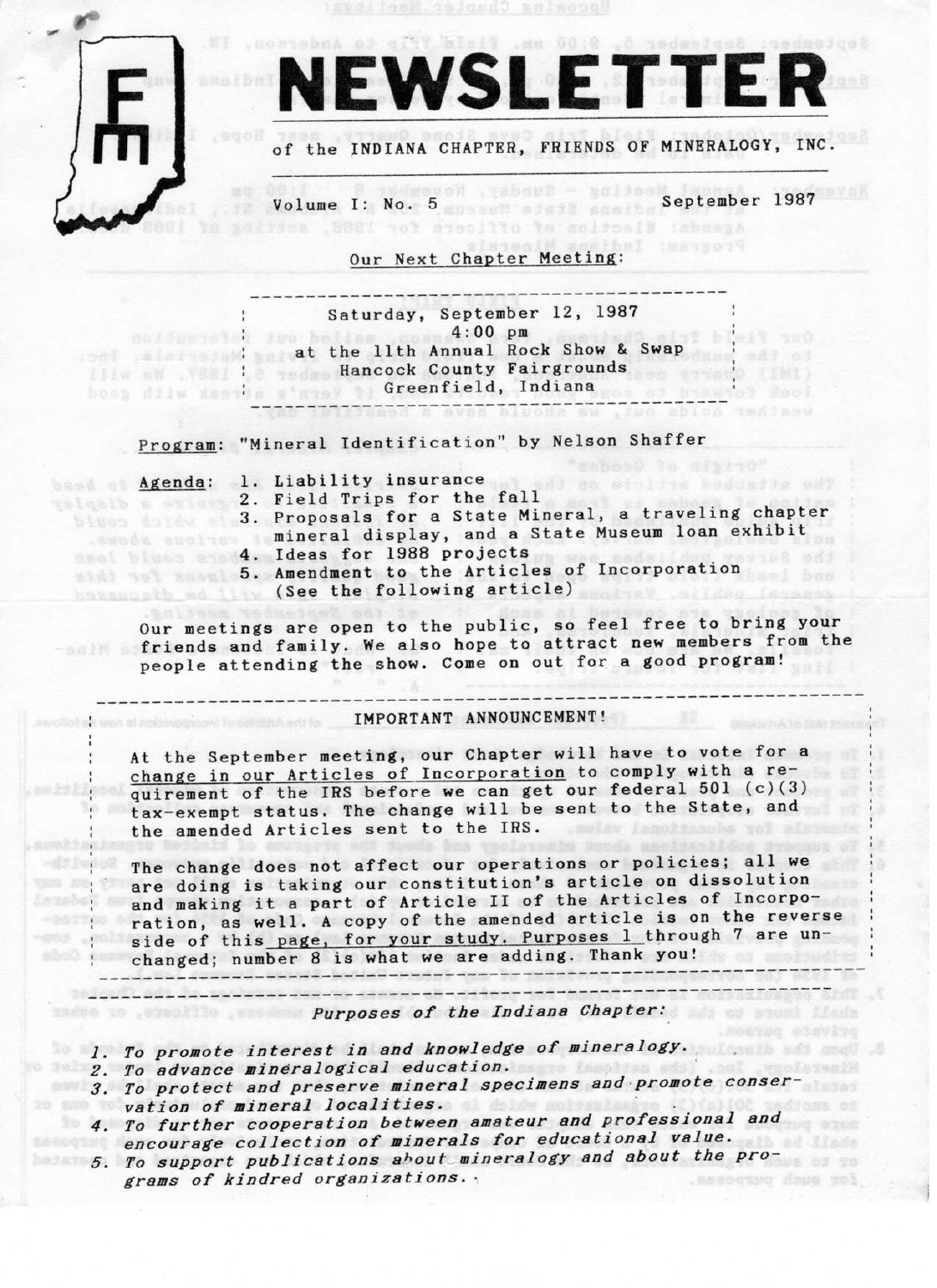#### Upcoming Chapter Meetings:

September: September 5, 9:00 am. Field Trip to Anderson, IN.

- September: September 12, 4:00 pm, at the Greenfield, Indiana Swap<br>"Mineral Identification" by Nelson Shaffer
- September/October: Field Trip Cave Stone Quarry, near Hope, Indiana. Date to be determined.
- November: Annual Meeting Sunday, November 8 1:00 pm at the Indiana State Museum, 202 N. Alabama St., Indianapolis Agenda: Election of officers for 1988, setting of 1988 dues. Program: Indiana Minerals

### FIELD TRIP!

Our Field Trip Chairman, Vern Swanson, mailed out information to the membership about a new field trip to Irving Materials, Inc. (IMI) Quarry near Anderson, Indiana on September 5, 1987. We will look forward to some good results and, if Vern's streak with good weather holds out, we should have a beautiful day.

Chapter Mineral Display....

"Origin of Geodes" The attached article on the for- : nation of geodes is from a field : trip guide published by the Illi-: nois Geological Survey. Each year: the Survey publishes new guides and leads field trips open to the; general public. Various aspects : of geology are covered in each trip: minerals, landforms, and fossils. We are now on their mai-: ling list for future trips. Iing list for future trips.<br>---------------------------------

-----------------,-.,-------------- \_ \_ \_

Shirley Allen has offered to head a committee to organize a display of Indiana minerals which could be exhibited at various shows. She suggests members could loan good quality specimens for this display. This will be discussed at the September meeting.

a. "What is Indiana's State Minex. mai?"<br>A. " "

Th®®xactt®xtofArt|c"e} J| \_ \_\_ (\_Propoee€\_ Abedqpen\_t.i\_\_\_\_ \_ \_\_\_\_\_\_ ofth.Artlcl®Soflncorporatk>nl.rovaefoltows.

\*.

- 1. To promote interest in and knowledge about mineralogy.<br>2. To advance mineralogical education. 1. To promote interest in and knowledge about mineralogy.<br>2. To advance mineralogical education.
- 
- 1. To advance and preserve mineral specimens and promote conservation of mineral localities
- 4. To further cooperation between amateur and professional and encourage collection of minerals for educational value.
- 5. To support publications about mineralogy and about the programs of kindred organizations
- 6. This chapter is organized exclusively for educational and scientific purposes. Notwithstanding any other provision of these articles, this organization shall not carry on any other activities not permitted to be carried on by (a) a corporation exampt from Federal income tax under section  $501(c)(3)$  of the Internal Revenue Code of 1954 (or the corresponding provision of any future United States Revenue Law) or (b) by a corporation, con $tributions$  to which are deductible under Section  $170(c)(2)$  of the Internal Revenue Code of 1954 (or corresponding provision of any future United States Revenue Law.).
- 7. This organization is not formed for profit. No assets or net earnings of the Chapter shall inure to the benefit of, or be distributable to, its members, officers, or other private person.
- Mineralogy, Inc. (the national organization). Should that organization no longer exist or retain its 50l(c)(3) status at the time of dissolution, then the assets shall be given 8. Upon the dissolution of the corporation, assets shall be distributed to the Friends of to another 501(c)(3) organization which is organized and operated exclusively for one or more purpose for which this chapter was organized. Any such assets not so disposed of shall be disposed of by a Court of Competent Jurisdiction, exclusively for such purposes or to such organizations, as the Court shall determine, which are organized and operated for such purposes.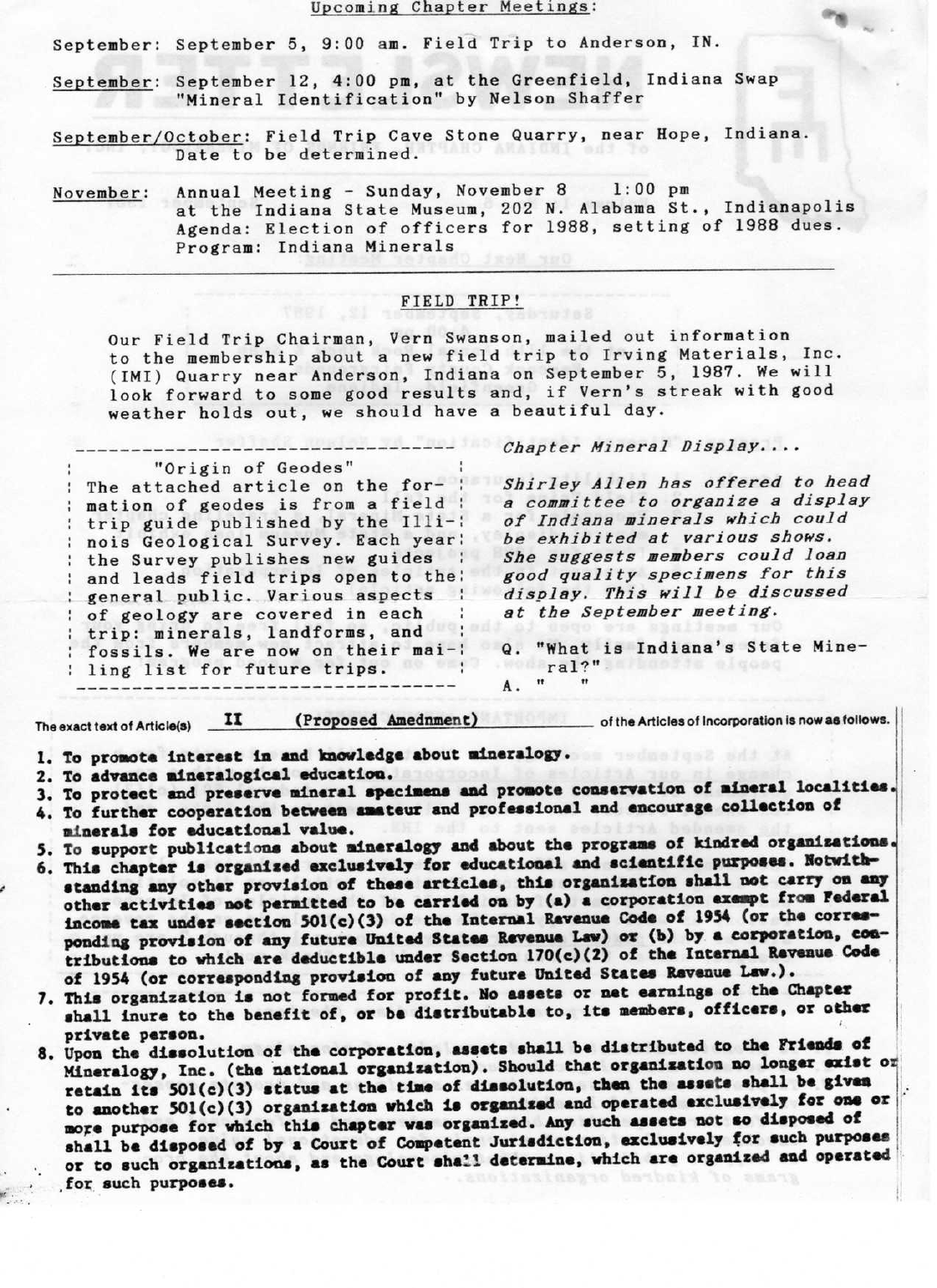Geodes are usually globular although they also may be irregular. discoid, or sometimes shaped very much like fossils. They are usually found in limestone, but they may also form in shaly rocks. Most of them are hollow. but many have become filled with minerals growing from the walls inward.

browten betraxs , success abds (0) ; shong ods to aflaw ods no andeug doidw as galvael , sociesall sid ORIGIN OF GEODES all galbasorius sis facisas is active residue which becomes the this alsy layer on the subject such an ot al solimina sina ads lismu eseminmos securi com ads (1) :ebona ads

A typical geode sawed or broken in two will disclose a sequence of layers from the outside-in as follows: (1) a thin clay layer; (2) a layer of noncrystalline chalcedony; (3) crystals (usually quartz) projecting into the hollow interior. Less commonly calcite or dolomite crystals will form next to the outer chalcedony layer instead of quartz, and sometimes the inside of a geode will be nothing but chalcedony; and (4) a deposit of minor minerals, commonly as crystal druses of pyrite, ankerite, magnetite, hematite, kaolin, aragonite, millerite, chalcopyrite, sphalerite, limonite, smithsonite, malachite, gypsum, fluorite, barite, marcasite, geothite, pyrolusite, and possibly tenorite and chalcocite. Perhaps the most thought provoking and rarest of geodes are those which contain petroleum or some thicker bituminous material.

By what processes and under what conditions did these interesting features originate? There are many theories, none of which are completely adequate. The following discussion is an attempt to compile some of them into a brief summary. saccered visda bna siada intenione edi movi tembral

tion in Sching only

First of all, it is generally agreed that geodes are cavity fillings. The agreement ends here, for the stumbling block is the origin of the inital cavity. One idea is that the cavities are "vugs" caused by gas pockets or by shrinkage of the rock. However, vugs are integral parts of the rock in which they are contained, whereas geodes are complete entities which can be broken out of the rock formation with comparative ease. Some geologists have suggested that they are merely special types of concretions, but geodes grow from the outer shell inward, whereas concretions build up from a central core. Bassler (1908, pp. 133-154) has shown that some geodes originate in fossil cavities and upon growth of the geode, the fossil bursts. Upon further growth, the fragments of the fossil are dissolved or absorbed by the growing geode and are lost. Van Tuyl (1916, pp. 34-42) believes that the original cavity is the space which was occupied by a concretion. Concretions are easily removed from the rock by percolating waters and would thus leave a likely cavity in which a geode could grow. The fact that some geodes contain calcareous clay concretions lends support to this theory.

Pettijohn (1957, pp. 204-205) gives a rather complex process by which geodes grow after the formation of an initial cavity. This process may be summarized in the following steps: (1) a cavity is formed in the rock by some means; (2) a salty solution fills the cavity and pore spaces in the rock; (3) a layer of gelatinous silica is then deposited, isolating the salt solution in the cavity; (4) later the water in the surrounding pore spaces becomes fresh. This sets up what is known as an osmotic cell. This particular osmotic cell consists of two different types of solutions separated by a membrane of gelatinous silica which will allow the fresh solution to pass into the geode cavity, but will not allow the salt to pass out of it; (5) the fresh water flowing into the cavity by osmosis builds up internal pressure